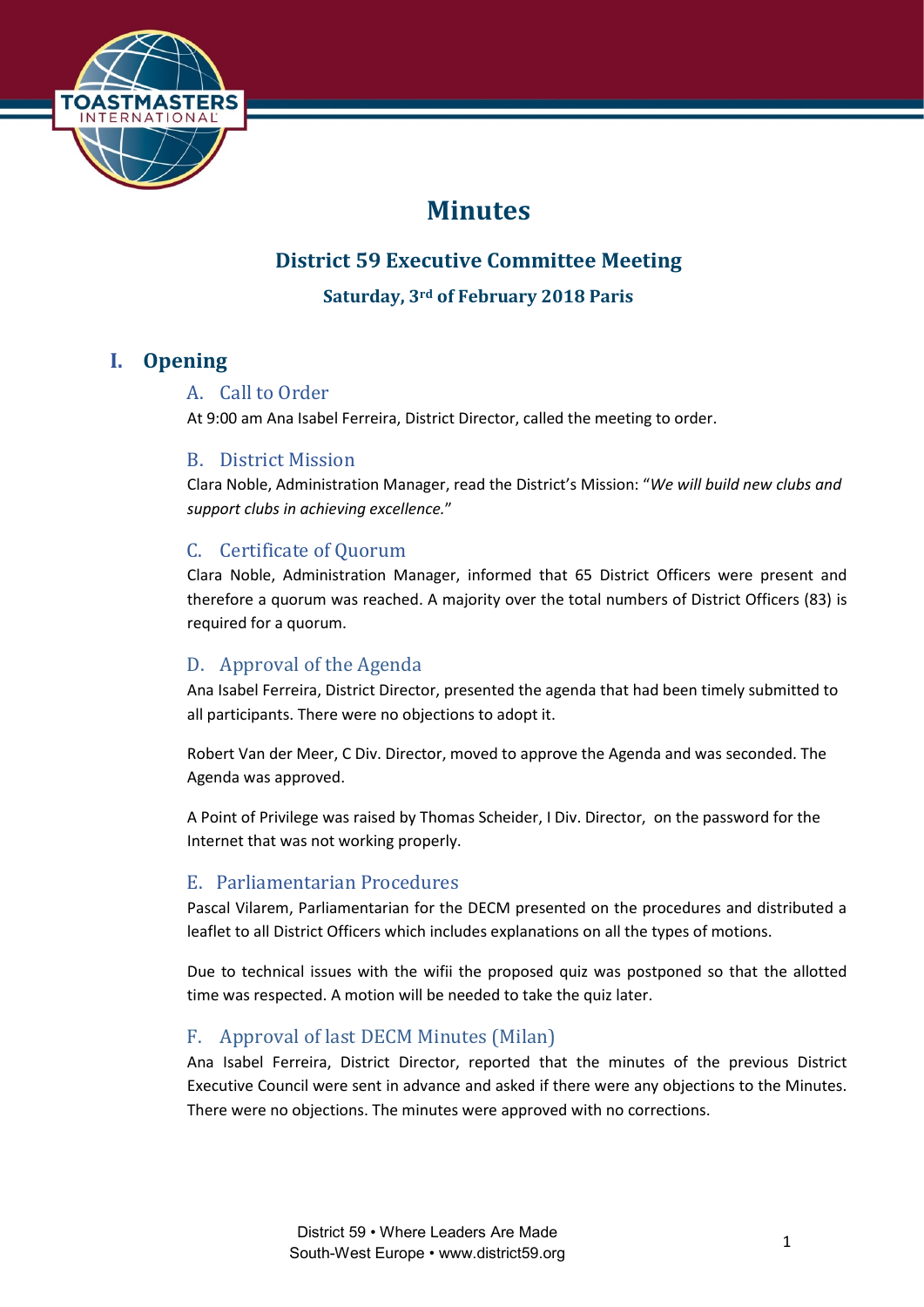## **II. District Business**

#### A. Alignment with our goals

Ana Isabel Ferreira, District Director, informed that the main focus was on finding and preparing the leaders for the future while working for sustainability and quality.

### B. Program Quality Report

Ulrike Laubner, PQD (future District 109), presented the Program Quality Report on behalf of the PQDs.

### C. Club Growth Report

Francesco Fedele, CGD (future D109), presented the Club Growth Report on behalf of the CGDs.

#### D. Finance Report

Ray Noble, Finance Manager, presented the Finance report.

### E. Q&A

Cora Hollander, C3 Area Director, raised a Request for Information on whether the joint Competition in Athens was just for French and German or for English as well. Competitions are separate but D59 is invited to participate in the German Competition by D95 and D95 is invited to participate in the French by D59.

Metaxia Kritsidima, G Div. Director, raised a Request for Information on whether you needed to vote for the German language. No, because it is District 95's Competition.

Arnout Nederpelt, N Div. Director, raised a Request for Information on whether it would be possible to attend both English Competitions. The Organization Team is working on the Agenda.

Sofia Andrade, C1 Area Director, raised a Request for Information whether there was an exception for the 4-club rule in the Competitions. No exceptions, all competitions will follow the rules according to the actual rule book.

Pieter Jan Remaut, B4 Area Director, raised a Request for Information on what happens if 1 club does not participate. The rule still applies.

#### F. Division Success Plans

Division Success Plans were presented according to the agenda, in a non-alphabetical order, grouped by the Districts they will be incorporating next year.

• Division E Success Plan presented by Bigi Vitolic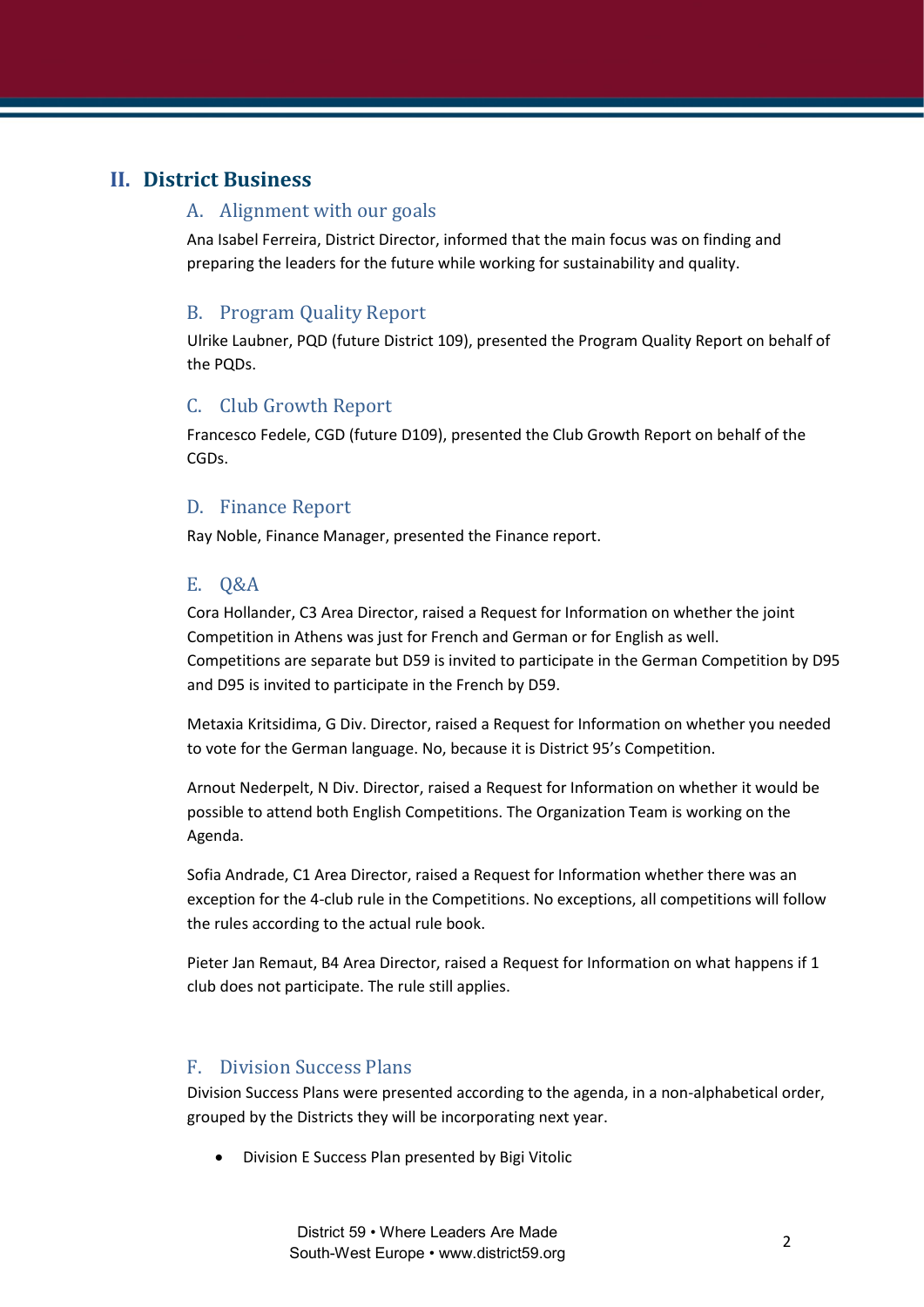- Division G Success Plan presented by Metaxia Kritsidima
- Division I Success Plan presented by Thomas Schneider
- Division J Success Plan presented by Aires Marques
- Division D Success Plan presented by Luís Prazeres
- Division H Success Plan presented by Cristina Juesas
- Division K Success Plan presented by E.F.
- Division L Success Plan presented by Alexandra Nunes
- Division M Success Plan presented by Flávio Oliveira
- Division A Success Plan presented by Nathalie Damas
- Division B Success Plan presented by Lucien Bollen
- Division C Success Plan presented by Robert Van der Meer
- Division F Success Plan presented by Pascal Vilarem
- Division N Success Plan presented by Arnout Nederpelt

### **III. Current District Business**

#### A. Alignment Committee Report

Alignment Committee Report was presented by Irina Hauser.

#### B. Leadership Committee Report

Leadership Committee Report was presented by Valerie Fraser.

#### C. Spring 2018 Conference in Athens

Dimitrios Diamantopoulos, Athens Conference Chair, updated us on the status of the Spring 2018 Conference in Athens.

## **IV. New Business**

#### A. Fall Events

Nelson Emilio, PQD (future D107) informed the fall events were going to be in Avignon for future District 59 and Coimbra for future District 107.

Patricia Mansencal, G3 Area Director presented the proposal for future District 109's Fall Event, a 4 days Cruise on the Mediterranean – Savona-Marseille-Barcelona-Savona.

#### B. Public Relations Report

Sara Magalhães, Public Relations Manager's Assistant presented the Public Relations Report.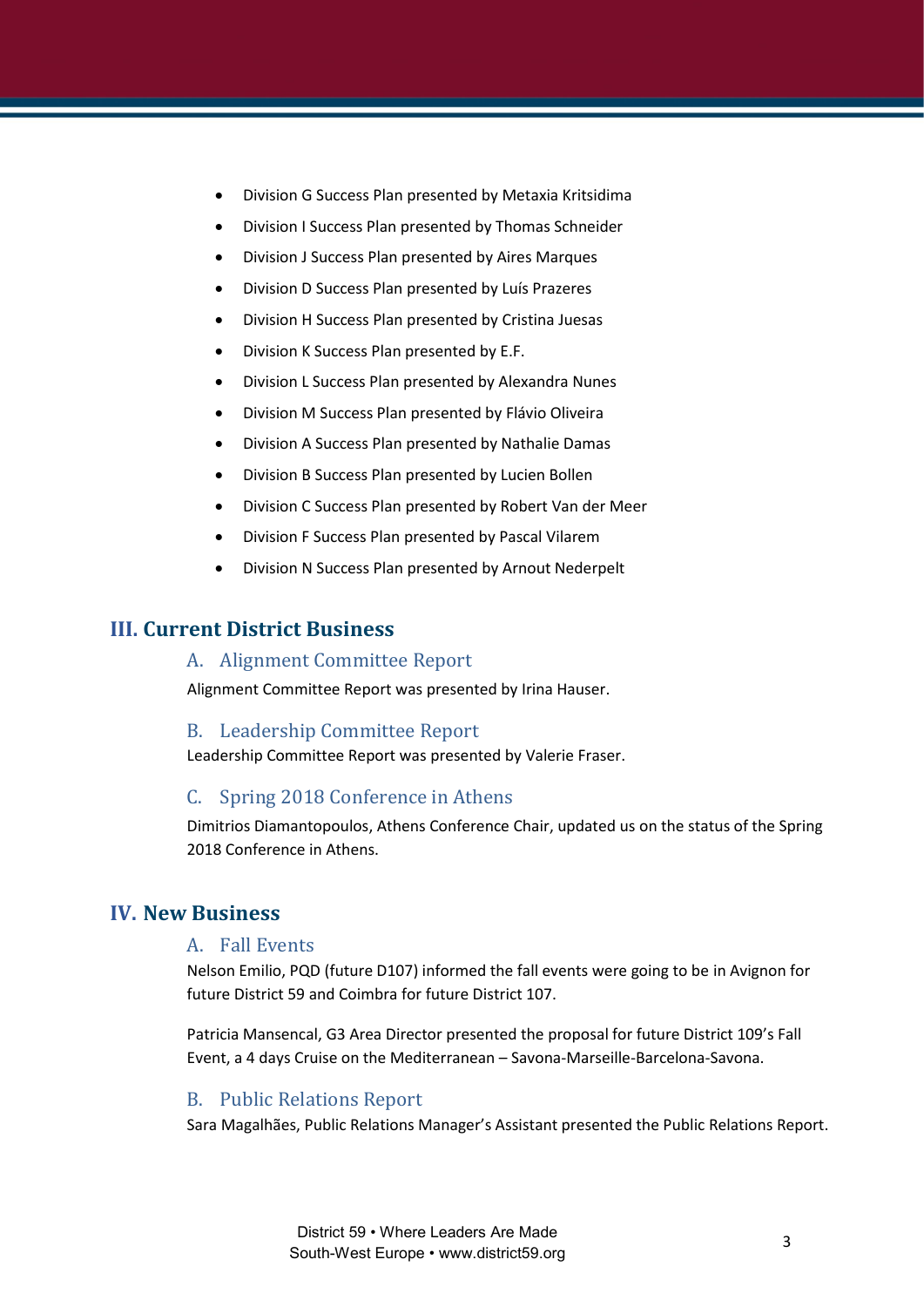### C. Additional New Business

Colleen Shaughnessy-Larsson, YLP District Coordinator presented on the importance of implementing YLP.

Ana Isabel Ferreira, District Director, informed of the appointment of Sara Magalhães as PRM until June 30 due to the resignation of Barbara Piedade.

Ana Isabel Ferreira, District Director, informed the District Officers of the decision by TMI of removing a member of the D59 from member in good standing. The communication was received by official letter from the Board of Directors and will be forwarded to all District Officers.

Robert Van der Meer, C Div. Director, moved to start the Parliamentarian Quiz and was seconded.

Opposed 2, motion carried.

#### D. Q & A

Thomas Schneider, I Div. Director, asked if he could participate in the Evaluation Competition in German.

Ulrike Laubner, PQD (future D59) said no according to the official contest rules Dos are not allowed to participate.

Siegfried Haack, CGD (future D59) asked whether the International Speech Contest was going to be joint or have one champion each.

Marike Dijksterhuis, PQD (future D59), said International Speech Contests were separate.

Robert Van der Meer, C Div. Director, proposed to have a meeting after the DOT to discuss Cooperation with Rotary International and asked Nathalie Damas A Div. Director if they could use the venue.

Nathalie said it was OK to use the venue until the time to leave for diner.

Pedro Sá, M3 Area Director asked if Area Directors were authorized to participate in the Greek Competition.

Dimitrios Diamantopoulos, Conference Chair, said that it was not an official competition, so it was OK.

Metaxia Kritsidima, G Div. Director, asked what the members should be told about the removed member situation and whether she would have a copy of TMI's email.

Ana Isabel Ferreira, District Director, said the email will be sent out to all Dos and the same email should be forwarded to all Club Officers.

Aires Marques, J Div. Director, asked why should other Divisions communicate the removal from good standing and how to keep track of this in the future.

Thomas Schneider, I Div. Director, said TMI should create a ban list that stops Clubs from registering these members.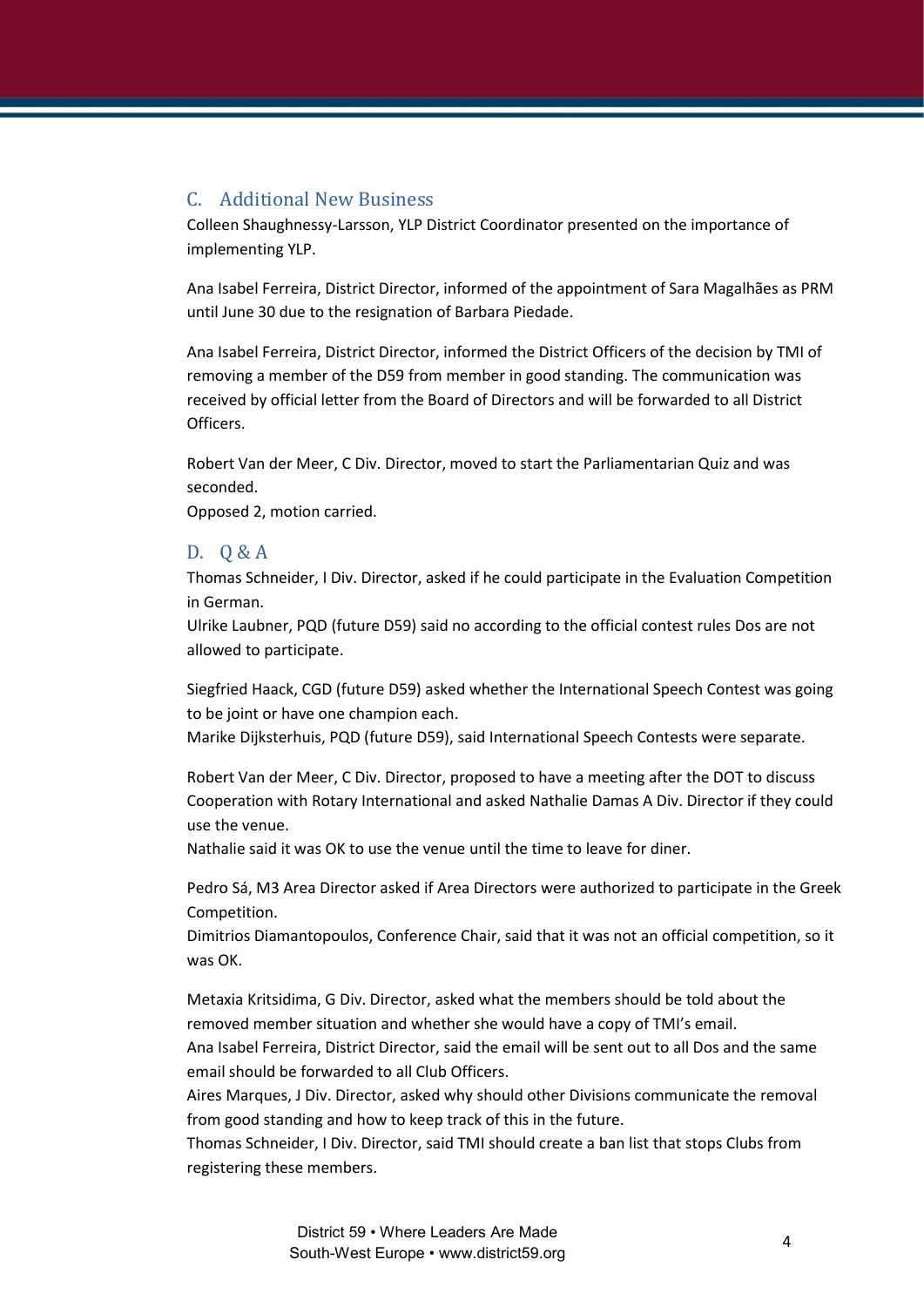Nacho Arenas, CGD (future D107) said TMI did not really understand our reality of comprising 11 different countries.

#### **V. Adjournment**

Ana Isabel Ferreira, District Director, was about to adjourn the meeting and inform on the date of the next DECM when she realized the challenges it presented to the Athens Agenda. She conferred with the Parliamentarian and raised a Motion to organize an online DECM before Athens Conference.

Pablo Garcia Estevez, H2 Director, raised a Request for Information on whether this would be just for old District 59 or also for the new ones that result from the split. Ana Isabel Ferreira, District Director, said it was for everybody in the present D59 Officers Team.

Marcel Damen, Assistant Finance Director, raised a Request for Information on how the voting would take place.

Raising hands in Zoom.

E. F., K Div. Director, raised a Request for Information on what happens if we can't agree on a date.

There will be 3 options and we choose the most consensual one.

Luca Bertagnolio, J2 Area Director raised a Request for Information on what would happen if there was no Quorum.

We will have to do a later electronic vote.

Nacho Arenas, CGD (future D107), suggested removing the when from the motion. Pascal Vilarem, Parliamentarian, said the motion had not been moved yet.

Francesco Fedele, CGD (future D109), moved to have the DECM online before the Athens Conference and was seconded.

Ana Isabel Ferreira, District Director, opened the floor from discussion.

Aires Marques, J Div. Director, raised a Request for Information on whether this meant just one DECM or whether it would continue in Athens.

Ana Isabel Ferreira, District Director, said this was only for the DECM. The DCM will happen in Athens Saturday the 26<sup>th</sup> of May in the morning.

Thomas Schneider, I Div. Director, spoke in favor because it would allow more time in Athens.

Victor López Senderos, H4 Area Director, presented an amendment to the Motion to only have the DECM online if there was a Quorum and it was seconded.